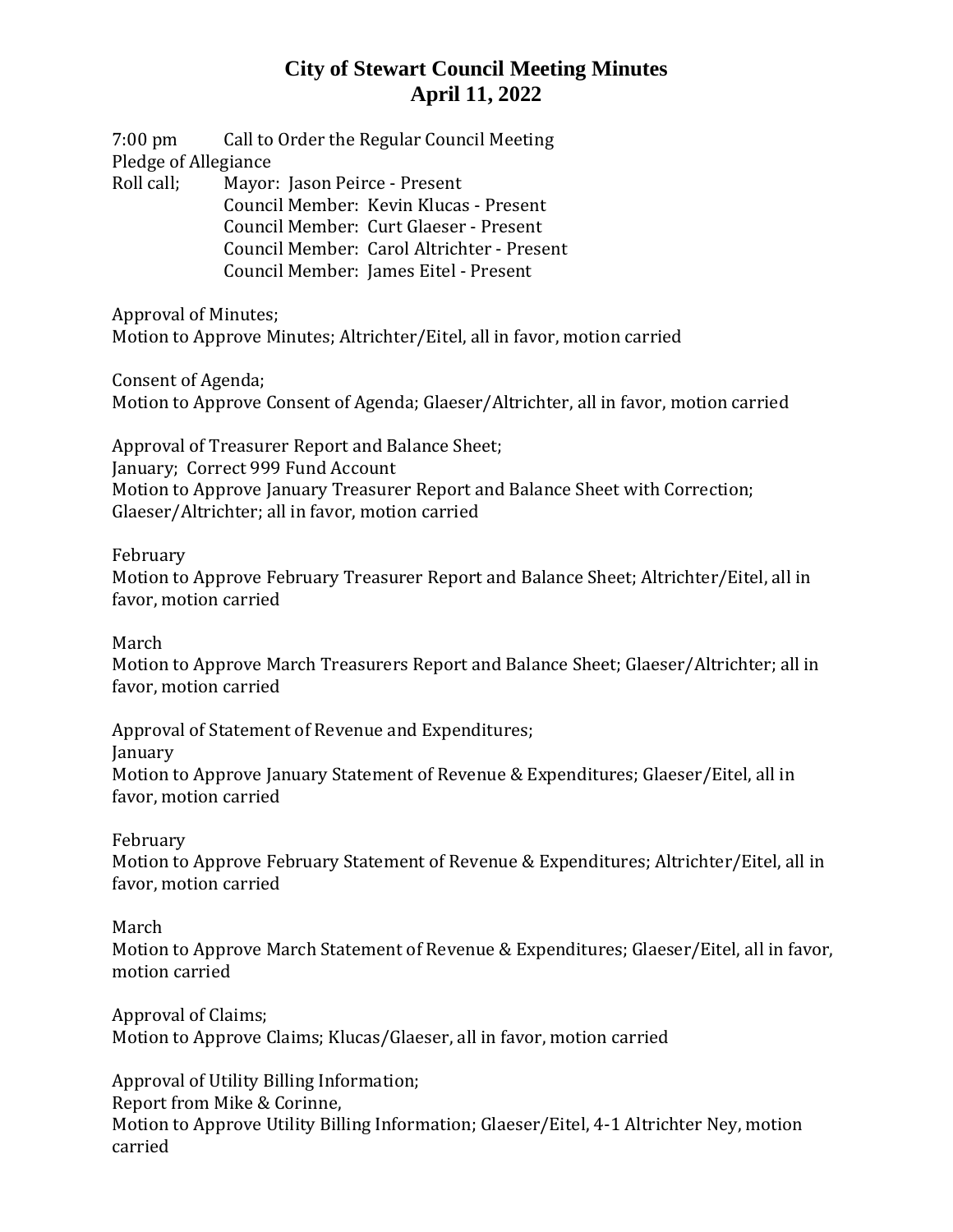Approval of Bank Reconciliations – General Fund, Rehab and Pop Motion to Approve Bank Reconciliations; Eitel/Altrichter, all in favor, motion carried

#### **Petitions, requests and communications**

Jason & Heather Peirce – Appeal Chapter 120.22

Jason stated that the city was in violation of their own ordinance as the rental applications were not mailed in June of 2021. Jason felt that he was being singled out as he was the only one to receive fines. He also stated that the ordinance has no direction for appealing administrative fines.

This is tabled until review of the ordinance and language provided for appealing administrative fines.

There are to be no invoices sent until this is settled

MN Valley Testing Laboratories MN Dept Health Capital Investment Savings Valuation Notices for Pay 2023 Clarke Mosquito Service Schedule West Central Sanitation's response to the request for reimbursement of sales tax.

Juneteenth Decision to not observe Juneteenth on the City of Stewart holiday calendar. Leave as is

Nationalgrid Renewables Xtream Pay Equity Report The pay equity report was accepted

Approval of 2nd & Final Pay Estimate to Juul Contracting Approval to pay was granted with the direction of Bolton & Menk

MN Dept of Public Safety – Bureau of Criminal Apprehension Audit The City will need to complete the BCA Audit

City Audit – Week of May 23

Audit Options The City Auditor provided information for two processes of internal auditing. Option one is a financial audit , Option two is an agreed upon procedures engagement. Council agrees to not proceed with audit as 2021 audit will be conducted in May

Dean Presented that the Oronoco Fire Department is heading up an initiative to collect and send used turnout gear, boots, helmets, and other fire/rescue equipment to our brothers and sisters in the Ukraine. Dean proposed the donation of 7 sets of turnouts, 3 turnout coats, 9 MSA SCBA with 1 tank each and 20 MSA air masks. Motion to approve donation; Altrichter/Glaeser; all in favor, motion carried.

Council Member Klucas requested permission to attend LMC classes;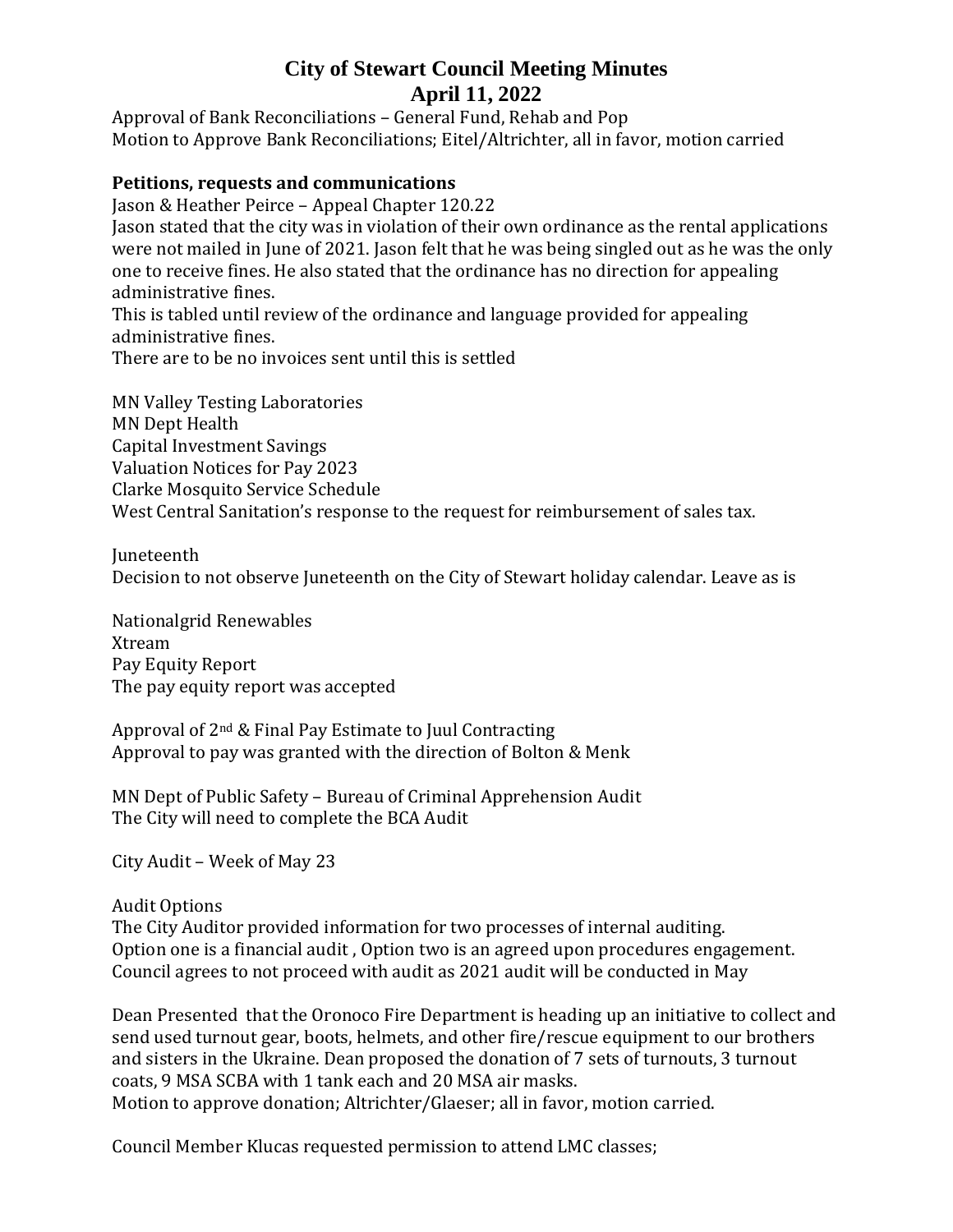The council agreed to allow council member Klucas to attend LMC classes.

Maintenance to cancel the coveralls as they are not being used.

#### **Ordinances and Resolutions;**

Resolution No. 2022-27 Approval of the Purchase of an Office Shredder Motion to Approve Resolution No. 2022-27; ; Glaeser/Eitel, all in favor, motion carried. Members polled, Peirce-yea, Altrichter-yea, Eitel-yea, Klucas-yea, Glaeser-yea

Resolution No. 2022-29 Approval of Transfer of Funds Motion to Approve Resolution No. 2022-29; Glaeser/Altrichter, all in favor, motion carried Members polled, Peirce-yea, Altrichter-yea, Eitel-yea, Klucas-yea, Glaeser-yea

Resolution No. 2022-30 Approve St Paul's Use of Softball Field Motion to Approve Resolution No. 2022-30; Eitel/Glaeser, all in favor, motion carried Members polled, Peirce-yea, Altrichter-yea, Eitel-yea, Klucas-yea, Glaeser-yea

Resolution No. 2022-33 Approval of Resignation – Rosenow City Clerk is to provide the Custodian job description and Resolution to hire at the May meeting.

Motion to Approve Resolution No. 2022-33; Eitel/Glaeser, all in favor, motion carried Members polled, Peirce-yea, Altrichter-yea, Eitel-yea, Klucas-yea, Glaeser-yea

Resolution No. 2022-34 Acceptance of A Donation – Remus Motion to Approve Resolution No. 2022-34; Altrichter/Eitel, all in favor, motion carried Members polled, Peirce-yea, Altrichter-yea, Eitel-yea, Klucas-yea, Glaeser-yea

Resolution No. 2022-35 Approve Minnesota Municipal Clerks Institute Motion to Approve Resolution No. 2022-35; Eitel/Glaeser, all in favor, motion carried Members polled, Peirce-yea, Altrichter-yea, Eitel-yea, Klucas-yea, Glaeser-yea

Resolution No. 2022-39 Approve the Purchase of a Replacement Office Printer Motion to Approve Resolution No. 2022-39; Glaeser/Klucas, all in favor, motion carried Members polled, Peirce-yea, Altrichter-yea, Eitel-yea, Klucas-yea, Glaeser-yea

Resolution No. 2022-41 Approve BLHS Community Ed. Request to use Baseball Field Motion to Approve Resolution No. 2022-41; Klucas/Glaeser, all in favor, motion carried Members polled, Peirce-yea, Altrichter-yea, Eitel-yea, Klucas-yea, Glaeser-yea

### **Reports of Officers, Boards and Committees;**

- 1. Police Department Report Motion to Approve Police Dept. Report; Glaeser/Altrichter, all in favor, motion carried
- 2. Emergency Services Report
	- A. Fire Department Motion to Approve Fire Dept. Report; Altrichter/Glaeser, all in favor, motion carried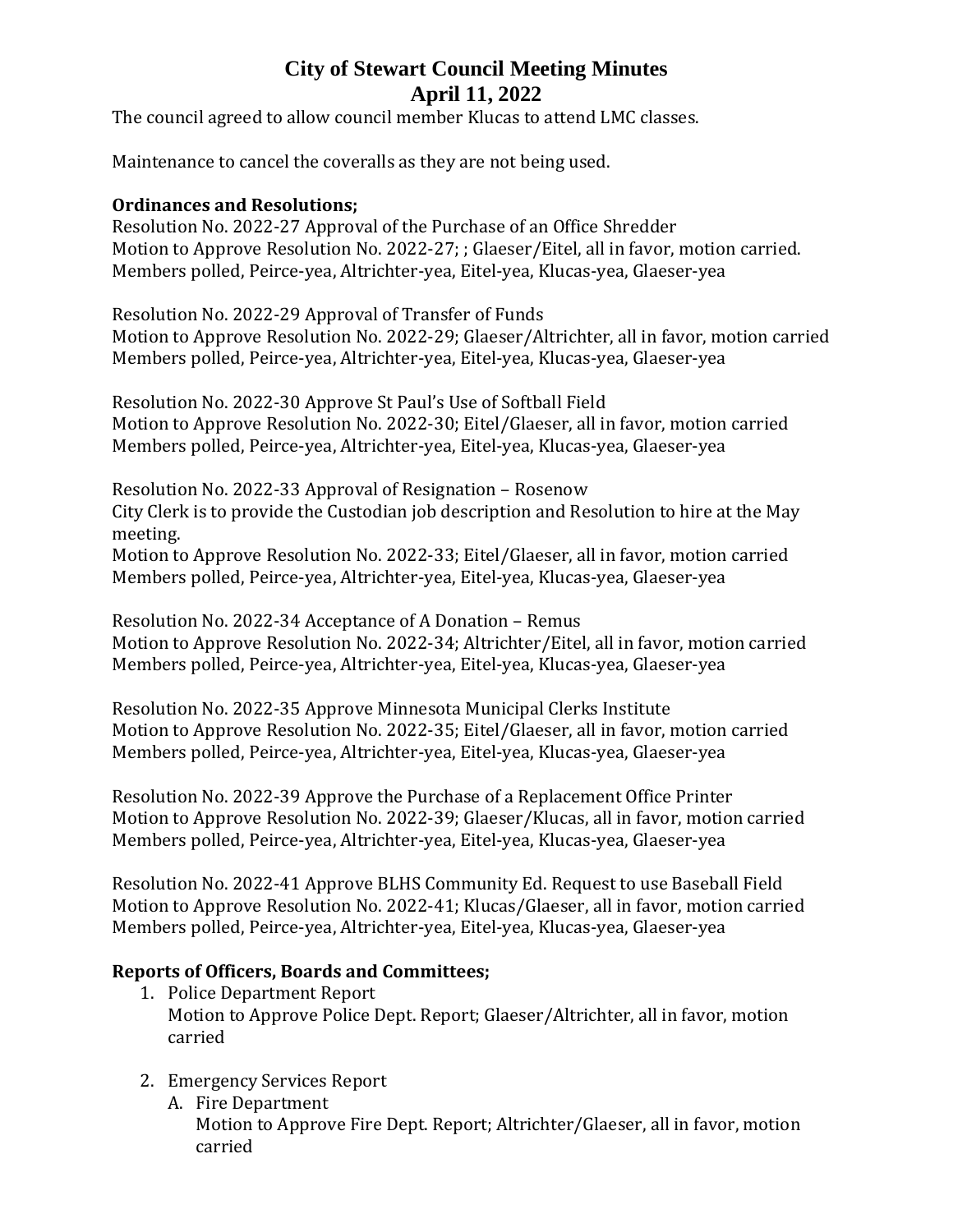Resolution No. 2022-40 – Approve Donation from McLeod Co-Op Power Motion to Approve Resolution No. 2022-40; Glaeser/Klucas, all in favor, motion carried.

Members polled, Peirce-yea, Altrichter-yea, Eitel-yea, Klucas-yea, Glaeser-yea

- B. EMR Department
- C. Motion to Approve EMR Dept. Report; Altrichter/Glaeser, all in favor, motion carried
- 3. Maintenance Water/Waste Water Report Motion to approve the Maintenance-Water/Wastewater Report; Eitel/Glaeser, all in favor, motion carried

Nathan Hardel expressed he would be willing to help the EMR Dept. on a part time basis. Nathan has been an EMT for the City of Arlington in the past and has helped the Arlington Fire Dept.

Motion to Allow Nathan to apply for a Part Time EMR; Glaeser/Eitel, all in favor, motion carried

MMS Report

Resolution No. 2022-31 – Approve Request for Donation from the Lions Motion to Approve Resolution No. 2022-31; Glaeser/Eitel, 4-1 in favor, motion carried

Members polled, Peirce-yea, Altrichter-yea, Eitel-yea, Klucas-Ney, Glaeser-yea

Resolution No. 2022-32 – Approve Request to Purchase Flags and Hardware Motion to Approve Resolution No. 2022-32; Glaeser/Eitel, 4-1 in favor, motion carried.

Members polled, Peirce-yea, Altrichter-yea, Eitel-yea, Klucas-Ney, Glaeser-yea

Resolution No. 2022-36 – Approve Dust Coating of City Streets Motion to Approve Resolution No. 2022-36; Glaeser/Klucas, all in favor, motion carried

Members polled, Peirce-yea, Altrichter-yea, Eitel-yea, Klucas-yea, Glaeser-yea

Resolution No. 2022-37 – Approve Attendance at Stabilization Pond Seminar Motion to Approve Resolution No. 2022-37; Altrichter/Glaeser, all in favor, motion carried

Members polled, Peirce-yea, Altrichter-yea, Eitel-yea, Klucas-yea, Glaeser-yea

Resolution No. 2022-38 – Approve the Purchase of 2019 John Deere Gator Nathan to provide other available options along with an estimated sale price of the 2008 Chevrolet Pickup.

Tabled to the May Meeting